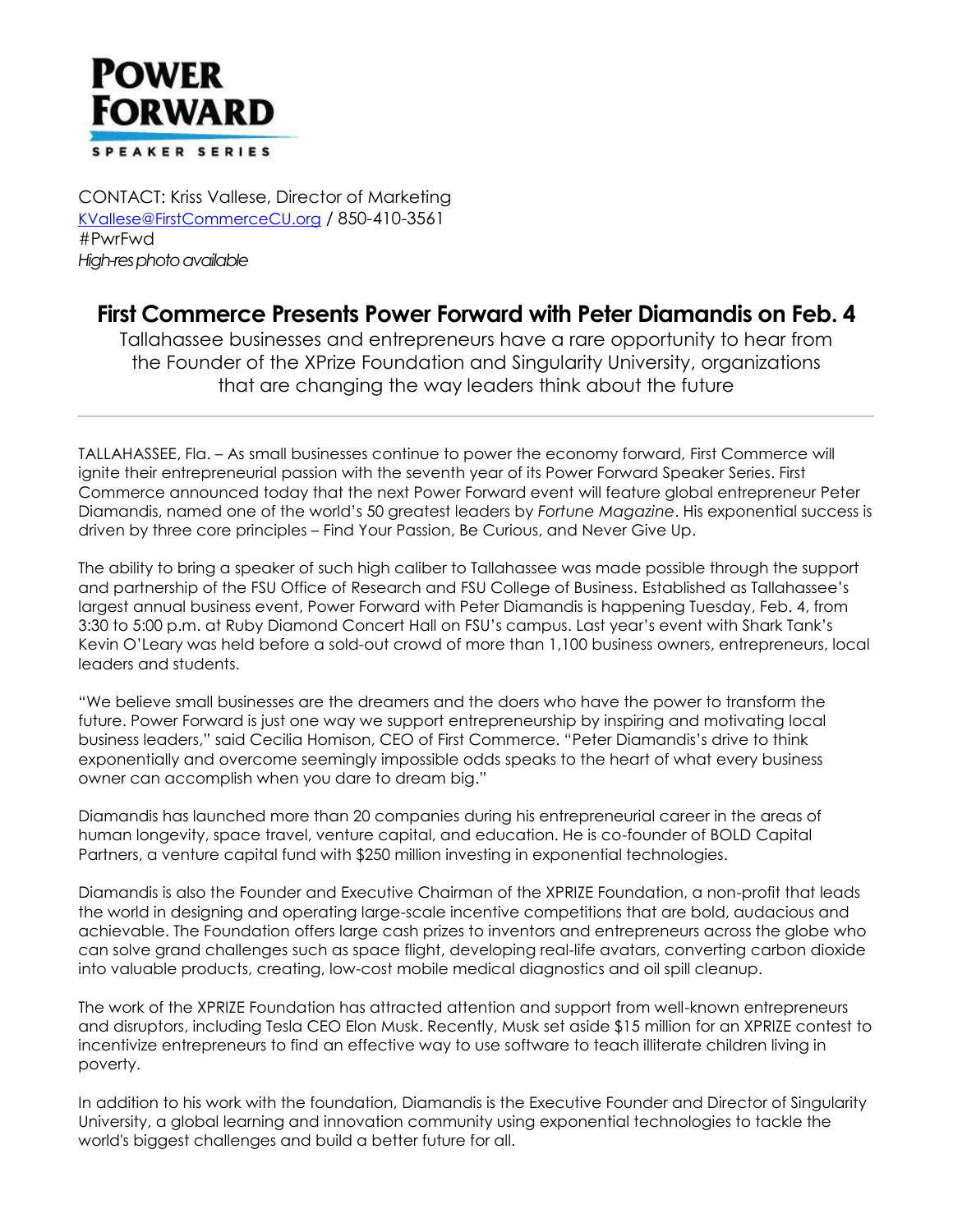## *Page 2 – First Commerce presents Power Forward with Peter Diamandis*

As the son of Greek immigrants, Diamandis grew up in Long Island, NY. His fascination with science, technology and space was sparked at an early age when he watched the first Apollo 11 moonwalk. His passion was further fueled by the popular series, Star Trek, whose mission each week was to "boldly go where no man has gone before." From those early days, he knew he wanted to pursue a life of making the impossible possible.

Diamandis is a New York Times Bestselling Author of two books: "*Abundance: The Future is Better Than You Think"* and "*BOLD: How to Go Big, Create Wealth, and Impact the World."* He also wrote the foreword for *"Exponential Organizations: Why new organizations are ten times better, faster, cheaper than yours (and what to do about it)."* His latest book, *"The Future is Faster Than You Think,"* will be released near the end of January 2020, and talks about how the world will change in response to the next 10 years of rapid technological disruption. Exponential thinking was the focus of a recent workshop at the Tallahassee Chamber Conference presented by local entrepreneur Yuh-Mei Hutt, president of Golden Lighting and Chair of Domi Station, Tallahassee's business incubator. Hutt has also attended Singularity University.

Diamandis earned degrees in Molecular Genetics and Aerospace Engineering from MIT and holds an M.D. from Harvard Medical School. While his parents wanted him to earn a degree in medicine, his passion was space and technology. Rather than choose just one degree, he earned both.

As the next Power Forward speaker, Diamandis is in good company. Previous speakers include *Shark Tank's* Barbara Corcoran, Airbnb's Chip Conley, NFL legend and entrepreneur Jim Kelly, Facebook startup team member Randi Zuckerberg, Apple co-founder Steve Wozniak, and last year's Kevin O'Leary, also from *Shark Tank*.

Going into its seventh year of the Power Forward Speaker Series, First Commerce has established a powerful reputation for bringing highly successful celebrity entrepreneurs to Tallahassee to share their personal journeys and experiences in business, as well as insights that provide tangible takeaways for audience members.

Tickets are now available for the seventh annual Power Forward Speaker Series at [tickets.fsu.edu](http://www.tickets.fsu.edu/) (\$40<sup>\*</sup> base price for main level seating and \$30\* base price for balcony seating; \$10\* for students – student ID required for college students). Tickets also will be sold at the FSU Fine Arts Ticket Office (in the lobby of the Fine Arts Building at 540 W. Call St.). Sponsorship opportunities are available.

## **Follow Power Forward on Social Media: #PwrFwd @FirstCommerceCU**

Other sponsors of Power Forward with global entrepreneur Peter Diamandis include the FSU Office of Research, FSU College of Business, Golden Lighting, the Office of Economic Vitality, Tallahassee Community College, Harland Clarke, STRUCTURE Commercial Real Estate, The Krizner Group, Rodney Rich and Co., Radey Law Firm, WCTV, the Tallahassee Democrat, Comcast, 100.7 WFLA, and Lamar Advertising.

For more information about Power Forward with Peter Diamandis, visit [FirstCommerceCU.org/PowerForward.](http://www.firstcommercecu.org/powerforward)

# # #

*\*Service fees apply*

*First Commerce Credit Union has proudly supported the communities we serve for more than 75 years. Headquartered in Tallahassee, First Commerce is a full-service financial institution with consumer and business products and services, currently serving more than 55,000 members in North Florida and South Georgia. First Commerce has 12 financial centers – eight in Tallahassee, one in Marianna, one in Thomasville and two in Valdosta, Ga. Additionally, First Commerce offers a wide*  range of financial planning and investment services through our subsidiary, Six Pillars Financial *Advisors, and auto, home, and life insurance through First Commerce Insurance Agency. For more*